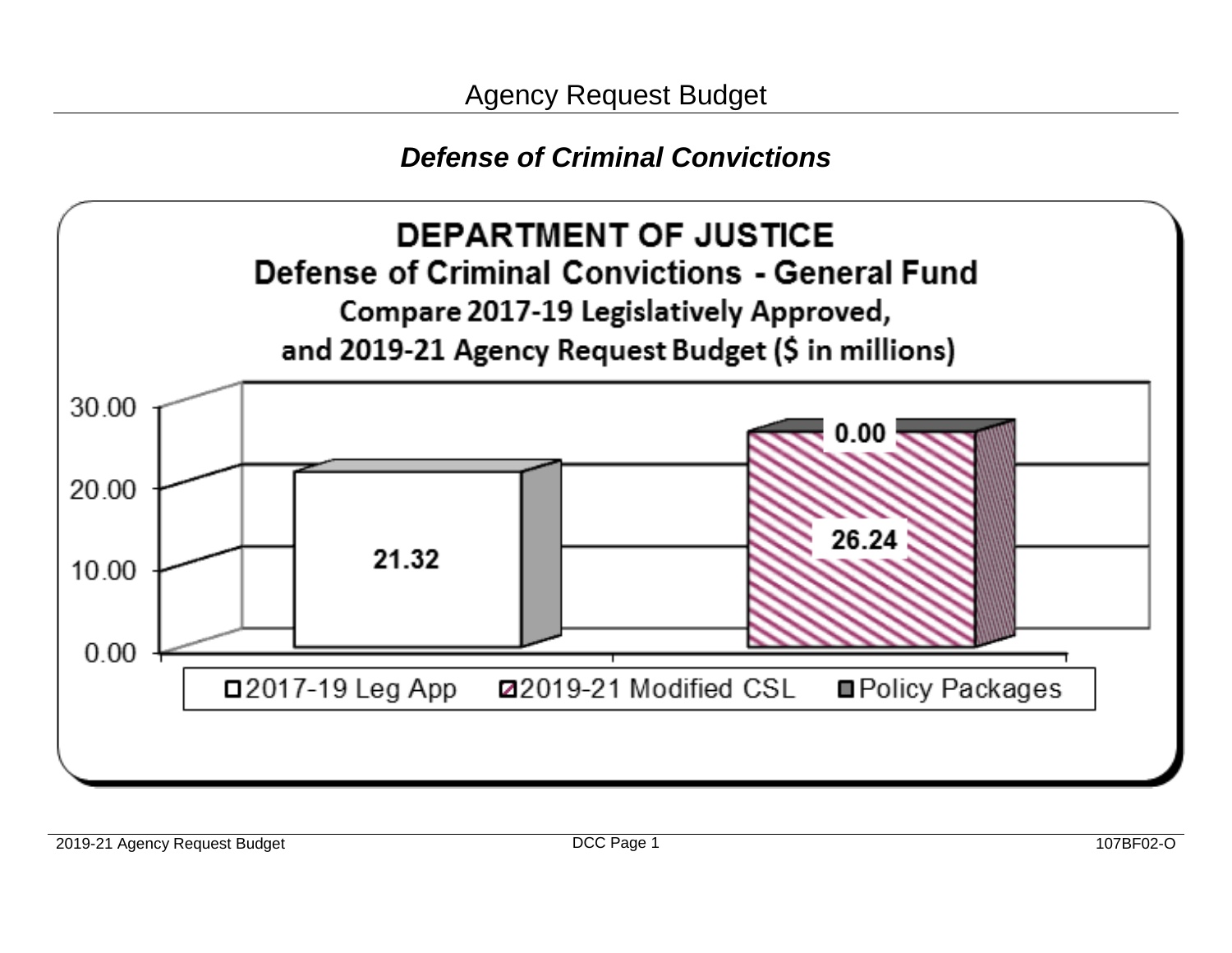## **Executive Summary**

Primary Focus Area: Safer, Healthier Communities Secondary Focus Area: Excellence in State Government Program Contact: Steve Lippold, Chief Trial Counsel, 503.947.4700 Benjamin Gutman, Solicitor General, 503.673.5011



2019-21 Agency Request Budget DCC Page 2 107BF02-O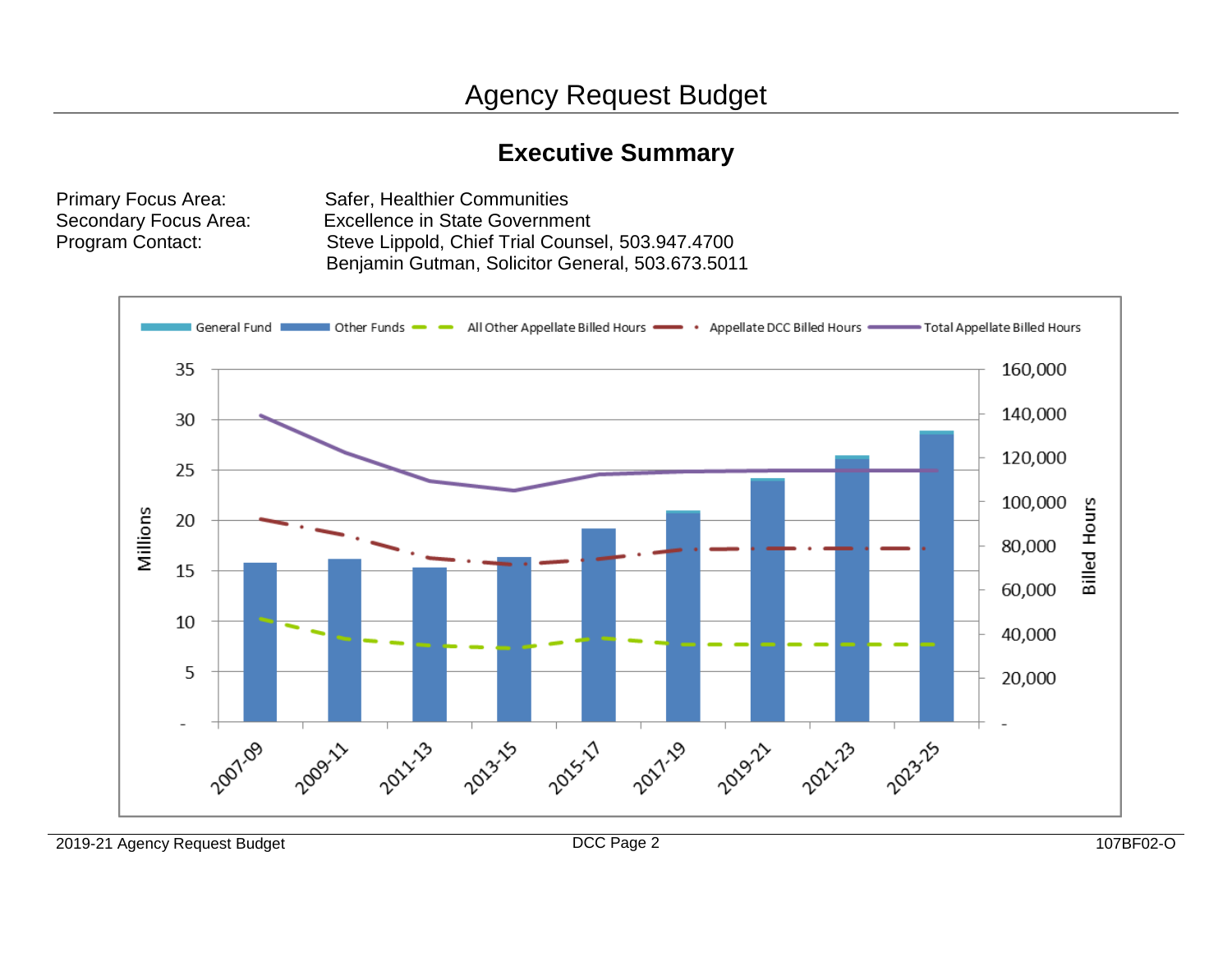#### **Program Overview**

The Defense of Criminal Convictions Program (DCC) covers work performed in the Appellate and Trial Divisions. The purpose of the program is to preserve convictions and sentences obtained by the state's prosecutors, as well as to appeal from adverse trial court decisions that place criminal prosecutions in jeopardy. Oregon centralizes criminal post-conviction and appellate work in the Department of Justice. The goal of this centralization is to achieve top quality legal work and consistency in the legal positions the state takes in cases statewide and in a way that most efficiently utilizes limited resources. The program is categorized with the Safer, Healthier Communities focus area and supports the outcome goal of improving citizen access to justice and the ability to exercise their rights. It does this by ensuring competent and timely representation for the state to defend criminal convictions. The program also works closely with the courts and the public defenders to ensure that cases are resolved as quickly as possible and in the fairest manner possible. The program's work is also critical to public safety—by providing defense of criminal convictions, the program helps ensure that the justice system has its intended deterrent and punitive effect.

#### **Program Description**

There are three types of challenges to criminal convictions or sentences: (1) direct appeal, in which the convicted offender challenges the judgment of conviction based on alleged legal or factual errors that appear in the record of the criminal trial or pre-trial proceedings; (2) state post-conviction challenges, collateral challenges beginning in the state trial court, in which the offender is allowed a second challenge to his or her conviction based on claims that could not have been raised in the direct appeal; and (3) federal habeas corpus challenges, in which offenders can raise in federal district court and the Ninth Circuit Court of Appeals all claims of violations of federal constitutional rights that previously were raised on direct appeal or in state post-conviction proceedings.

The Trial Division represents the state in trial court post-conviction proceedings, as well as district court federal habeas corpus cases. The Appellate Division represents the state in direct appeals and state post-conviction challenges in the Oregon Court of Appeals and the Oregon Supreme Court, as well as in federal habeas corpus proceedings in the Ninth Circuit Court of Appeals. The same inmate's case often goes back and forth between the Trial and Appellate Divisions.

A typical case begins in the Oregon Court of Appeals. A party unhappy with his or her conviction or sentence seeks direct review by this appellate court and files a written brief describing the alleged errors and the relief sought. The Appellate Division then responds on behalf of the state in a written brief, and the court may hear a brief oral argument in which the judges can question the parties about the issues. The court then decides the case either by a written opinion or an order affirming without opinion.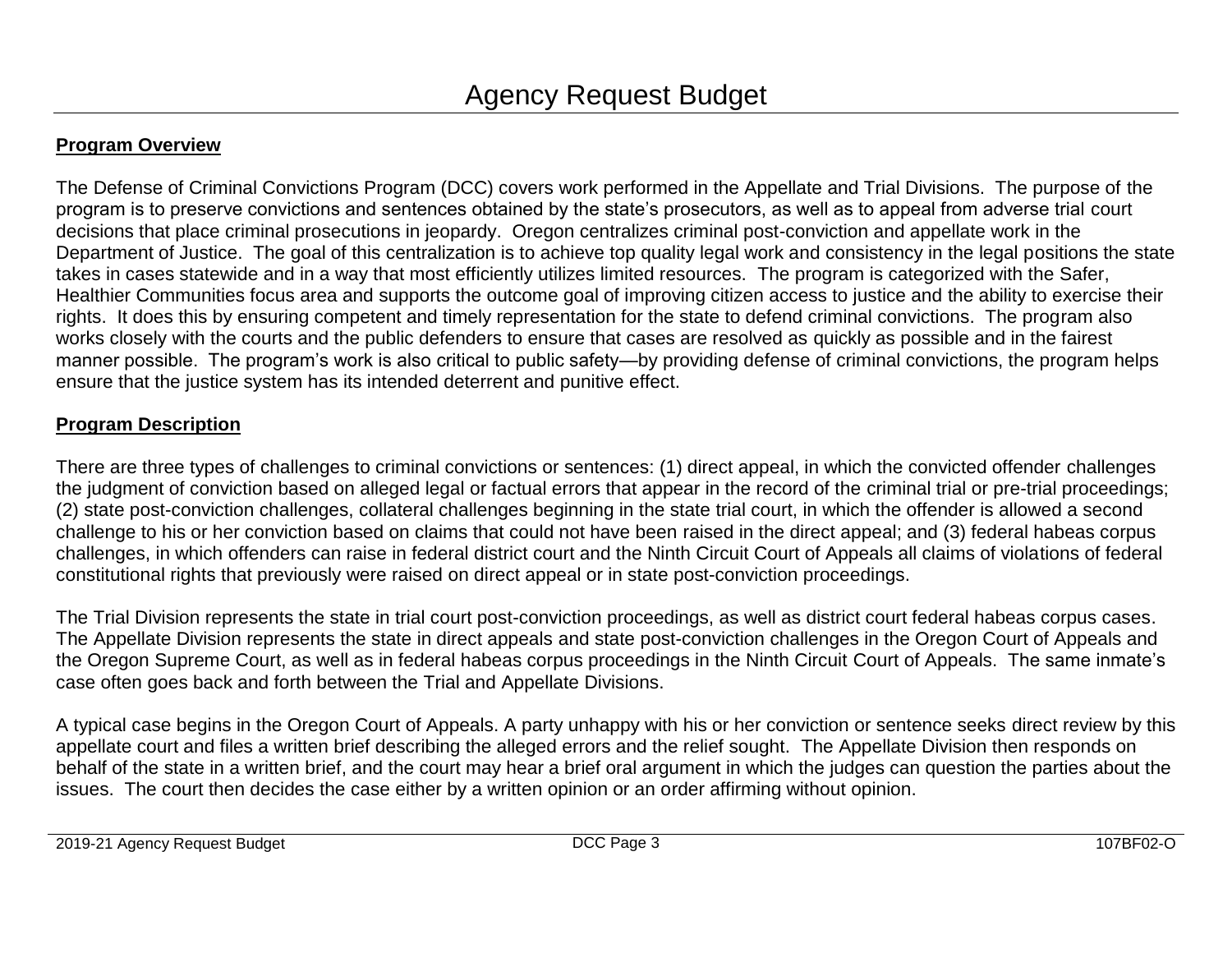# Agency Request Budget

The typical case then is handled by the Trial Division when an inmate's petition for post-conviction relief is filed in state court. These petitions raise collateral challenges to criminal convictions filed after the defendant has exhausted any direct appeal. Petitions typically include claims that a criminal defense was ineffective or that a guilty plea was invalid. Division lawyers review the trial transcripts, pleadings and briefs; research legal questions; take depositions and secure testimony by affidavit; and present the state's case in postconviction trials.

When the Trial Division is successful, the inmate may then appeal to the Oregon Court of Appeals the trial court's determination on his or her petition for post-conviction relief. At that point the case is once again handled by the Appellate Division through determination of that appeal in the Oregon Court of Appeals or Oregon Supreme Court. If the Trial Division in unsuccessful, the case will return to the county district attorney's office either for a new trial or resentencing.

Once an inmate's state relief is exhausted, the inmate may then file a petition for habeas corpus in federal District Court. The Trial Division represents the state's interests at that trial court level. There, the inmate usually raises federal constitutional issues related to his or her confinement.

When the Trial Division is successful at that stage, the inmate may appeal to the Ninth Circuit Court of Appeals. When they do, the Appellate Division then steps in once again to represent the state's interests on appeal. As in the case of post-conviction relief, if the Trial Division is unsuccessful, the case returns to the county district attorney's office for a new trial or resentencing.

The DCC caseload is a mandatory caseload. The number and complexity of these cases are driven by the decisions of individuals convicted of crimes to contest those convictions. That said, these cases must be defended regardless of the number of cases or appeals filed, or the complexity with which they are litigated. The Appellate and Trial Divisions have no control over the number or complexity of cases or appeals that are filed by other parties which accounts for over 95% of the DCC workload. In a much smaller number of appeals, the Solicitor General may approve the state's appeal of a lower-court decision. Those cases typically involve a challenge to the dismissal of criminal charges or the exclusion of evidence critical to the successful prosecution of the case. In a given biennium, the state will appeal approximately 10-20 such cases.

Another significant component of DCC's work is the analysis of major court decisions. Because it is critical that the state's prosecutors understand the implications of appellate court decisions for criminal law to avoid committing legal error in their cases, DCC attorneys analyze these decisions and provide informational material to District Attorneys, their deputies, and law-enforcement officers about how these changes in the law will affect law enforcement and trial court prosecutions. DCC attorneys also routinely answer questions from the state's prosecutors about charging decisions, pre-trial matters, and issues that come up mid-trial. The Appellate Division's DCC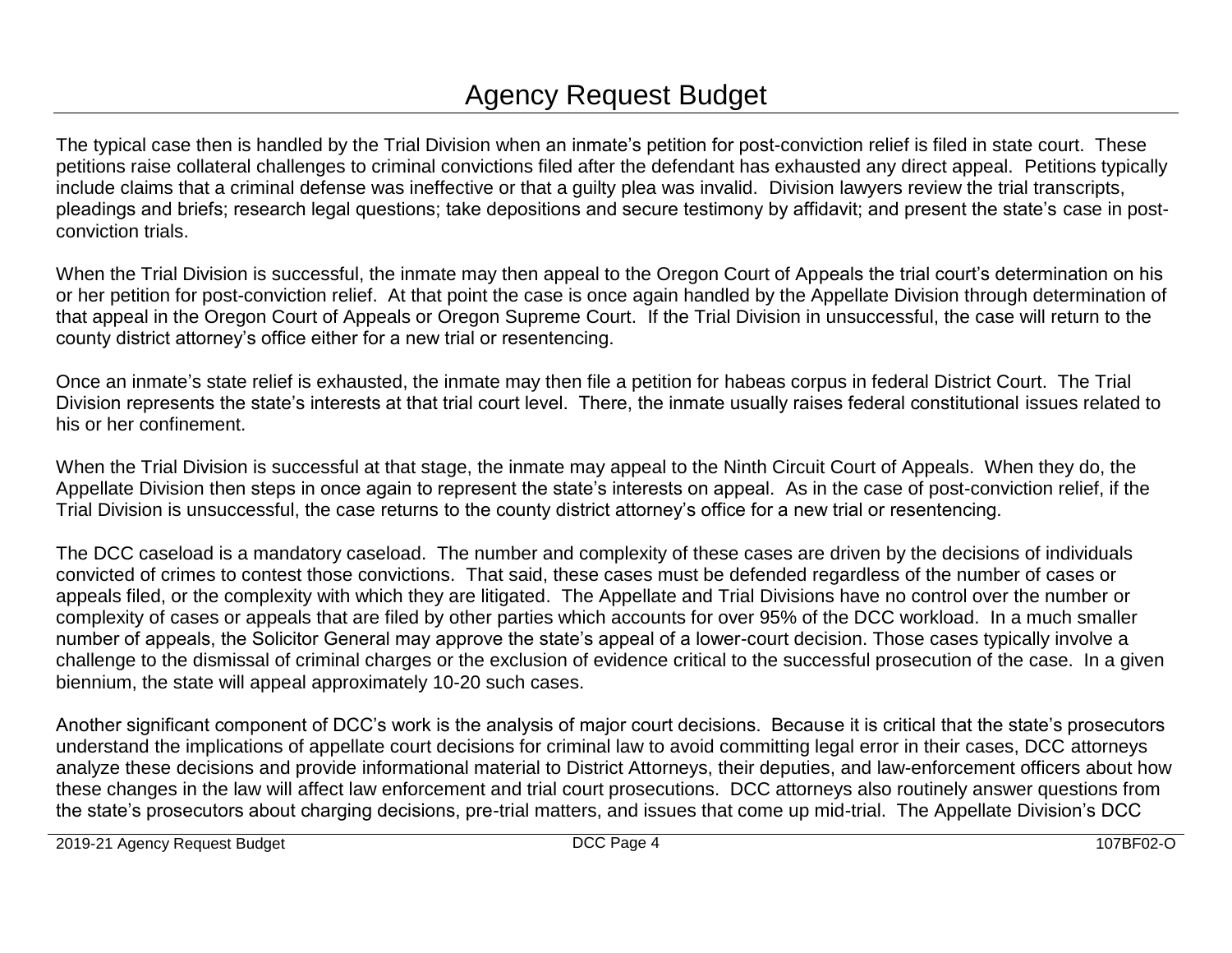## Agency Request Budget

attorneys and staff also maintain a series of publications to help prosecutors and law enforcement stay up to date on Oregon criminal law, including:

- weekly legal bulletins summarizing each Oregon appellate court case from the previous week;
- a Search and Seizure Manual, a several-hundred page, comprehensive guide to Oregon search and seizure law; and
- an Oregon Criminal Reporter (OCR), a detailed, comprehensive guide to all other areas of Oregon criminal law.

Prosecutors use the resources to advise and train law-enforcement officers, review warrants, prepare for motions hearings, and decide whether to commence a prosecution. This advice and information also helps prosecutors negotiate pleas or secure convictions and makes convictions and sentences less susceptible to reversal on appeal. DCC attorneys also present training directly to prosecutors and law-enforcement officials.

#### **Capital cases**

The DCC budget also funds the defense of appeals from death sentences, including collateral challenges to the convictions and sentences. Of all the criminal cases, death penalty cases are the most complex and require the most resources. Unlike other criminal cases reviewed first in the Court of Appeals and only occasionally in the Oregon Supreme Court, direct appeals from convictions where the death penalty is imposed are first considered by the Supreme Court. Appeals in death penalty cases raise more numerous and more complex legal issues. A single direct review appeal in a death penalty case may take 700 hours of attorney time to defend the conviction. Death penalty cases also are unlike other cases in that defendants often have little incentive to accelerate consideration of challenges to their sentence. If the conviction is overturned, defendants are generally not released; instead they are entitled to a new trial. If the conviction is upheld, the sentence is another step closer to being carried out. Consequently, delay is often an effective strategy for a death penalty defendant.

In addition, after a capital case is upheld on direct review; the defendant may pursue collateral challenges through state post-conviction and federal habeas as discussed in the section above. Because of the specialized nature of death-penalty work and the goal of more efficiently handling these cases by assigning attorneys already familiar with the extensive records, Appellate Division attorneys team up with Trial Division attorneys to handle the trial proceedings in those collateral challenges as well as any resulting appeals. At the federal-court level, the Federal Public Defenders are devoting significant resources to attacking the constitutionality of Oregon's death penalty laws, in part because the federal courts have not considered the validity of Oregon's laws since they were re-enacted in 1984. DCC attorneys are therefore confronted with many novel legal arguments that require additional time and resources to address.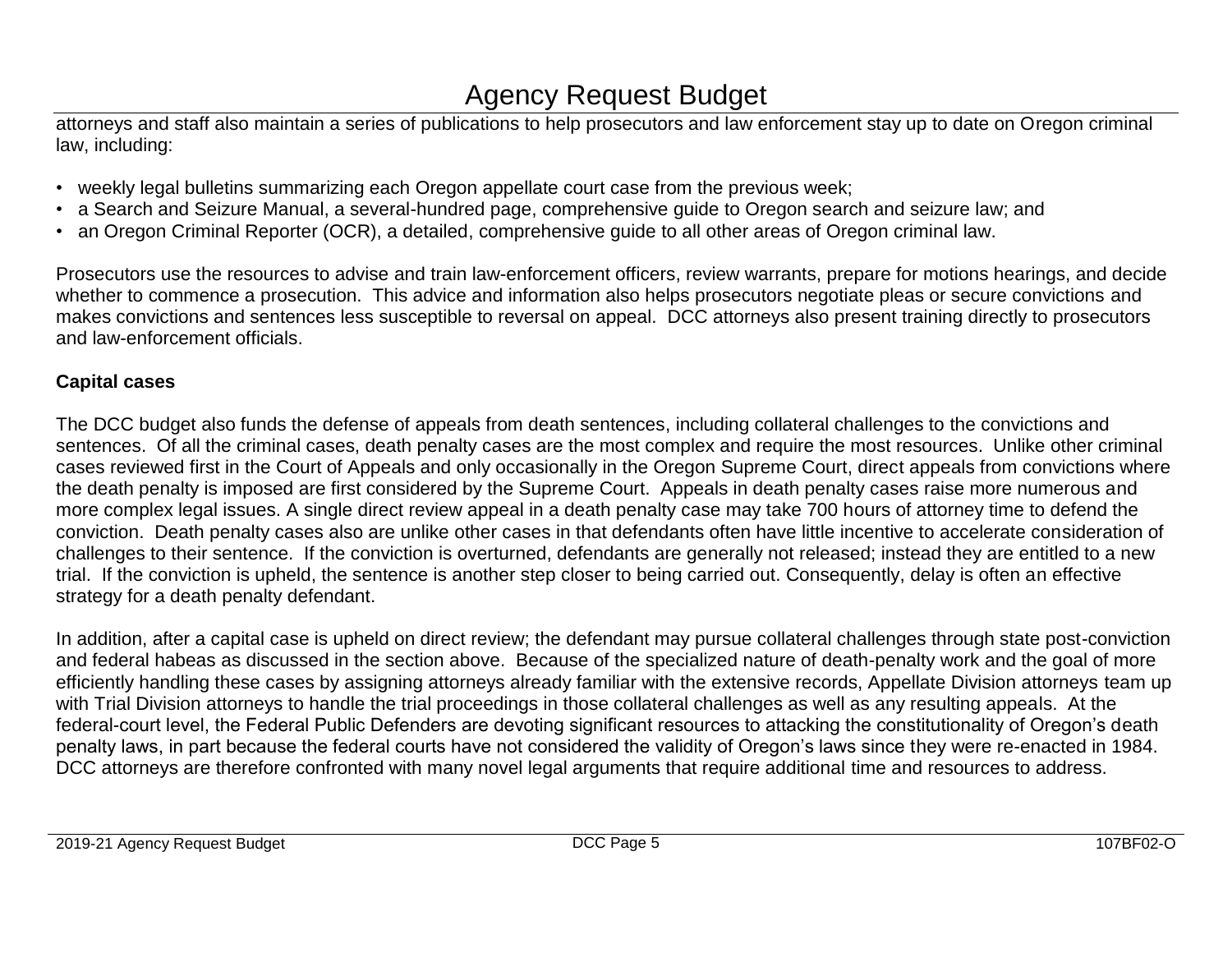#### **Program Justification and Link to Long Term Outcomes**

The DCC program supports the primary goal of Safer, Healthier Communities. The program's work is critical to public safety—by providing defense of criminal convictions, the program helps ensure that the justice system has its intended deterrent and punitive effect on those who would put the public at risk. The program supports a secondary goal of Excellence in State Government by ensuring competent and timely representation for the state to defend criminal convictions. The program also works closely with the courts and the public defenders to ensure that cases are resolved as quickly as possible and in the fairest manner possible.

#### **Program Performance**

On the Appellate side, the DCC program's performance can be measured by the amount of time it takes for the state to file its briefs in appeals. Due to budget cuts in past biennia, the average length of time that it took both the defendant and the state to file a brief was around 350 days for each side's brief. Reducing that time was critical: if cases take too long to resolve on appeal, cases are more difficult to prosecute again if the courts overturn a conviction. And in cases where resolution takes too long, there is a greater risk that federal courts will intervene in state-court operations. The DCC program has worked closely with the state courts and the Office of Public Defense Services to bring down that amount of delay. The current goal is that briefs be filed within 210 days. In 2017, the program achieved that goal in 85% of cases.

On the Trial side, performance can be measured by the number of cases it handles and resolves, and by their outcome. From July 1, 2015 to June 30, 2017, the Trial Division opened 783 cases and, during that same period, closed 860 cases. In cases closed during that time period, the state prevailed in 96% of its cases, settled 1% and received unfavorable results in 3%.

#### **Enabling Legislation/Program Authorization**

Under ORS 138.040, anyone convicted by a trial court may appeal their convictions in the Court of Appeals as a matter of right. The legislature has designated the Attorney General to represent the state on appeal in all criminal cases in the Court of Appeals and in the Supreme Court. ORS 180.060(1). Under ORS 138.650, a petitioner in a post-conviction case may appeal an adverse decision to the Court of Appeals as a matter of right. The legislature has also designated the Attorney General to represent the state in all postconviction cases filed by anyone who is serving a prison sentence. ORS 138.570. In addition, the Attorney General represents the state in habeas corpus proceedings pursuant to ORS 180.060(4).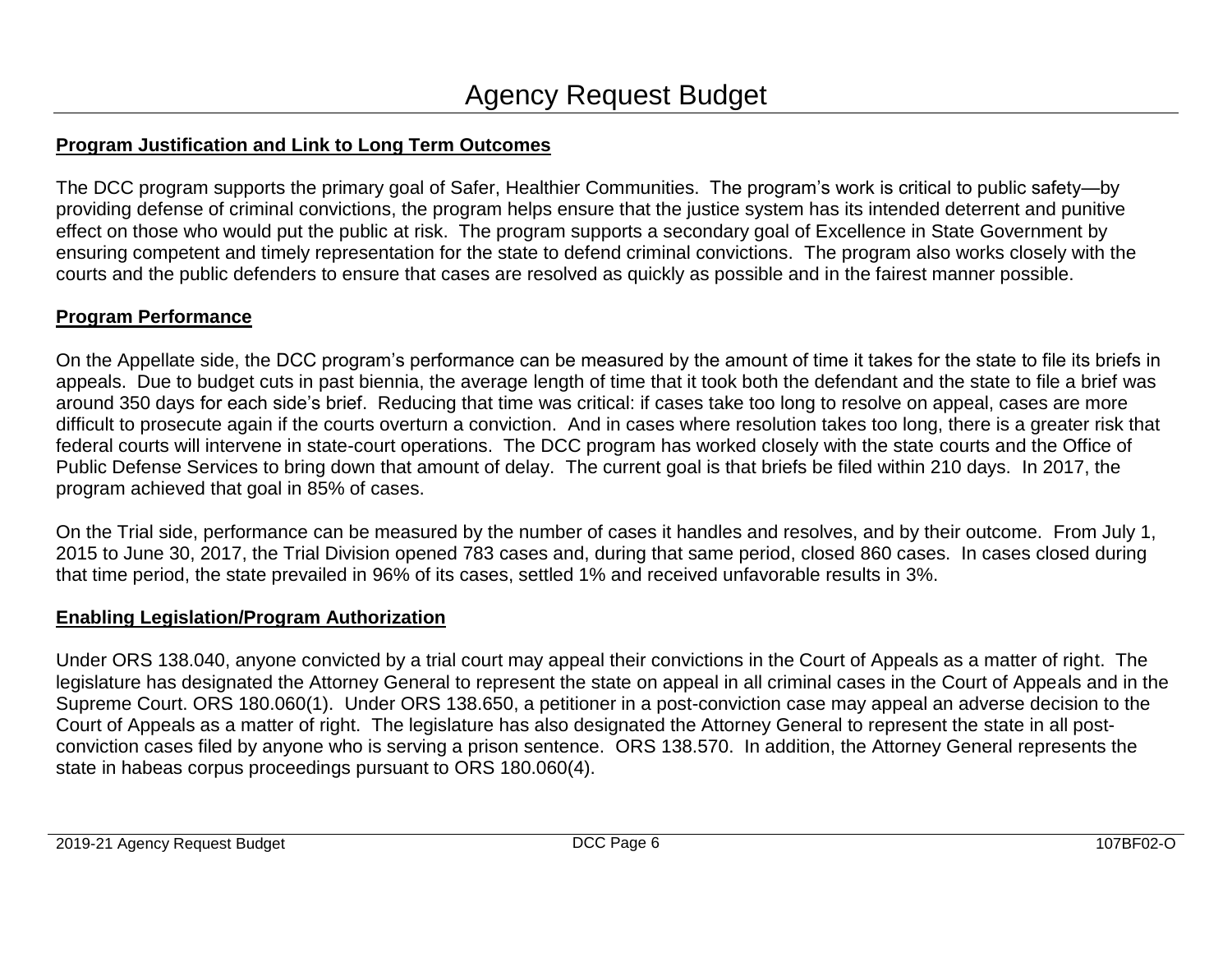#### **Funding Streams**

The DCC program is funded entirely with General Fund.

#### **Significant Program Changes from 2017-19**

Both Appellate and Trial Divisions' current service level includes additional positions to meet the anticipated growth in Defense of Criminal Convictions cases for 2019-21 that was projected during the development of the mandated caseload package (Package 040).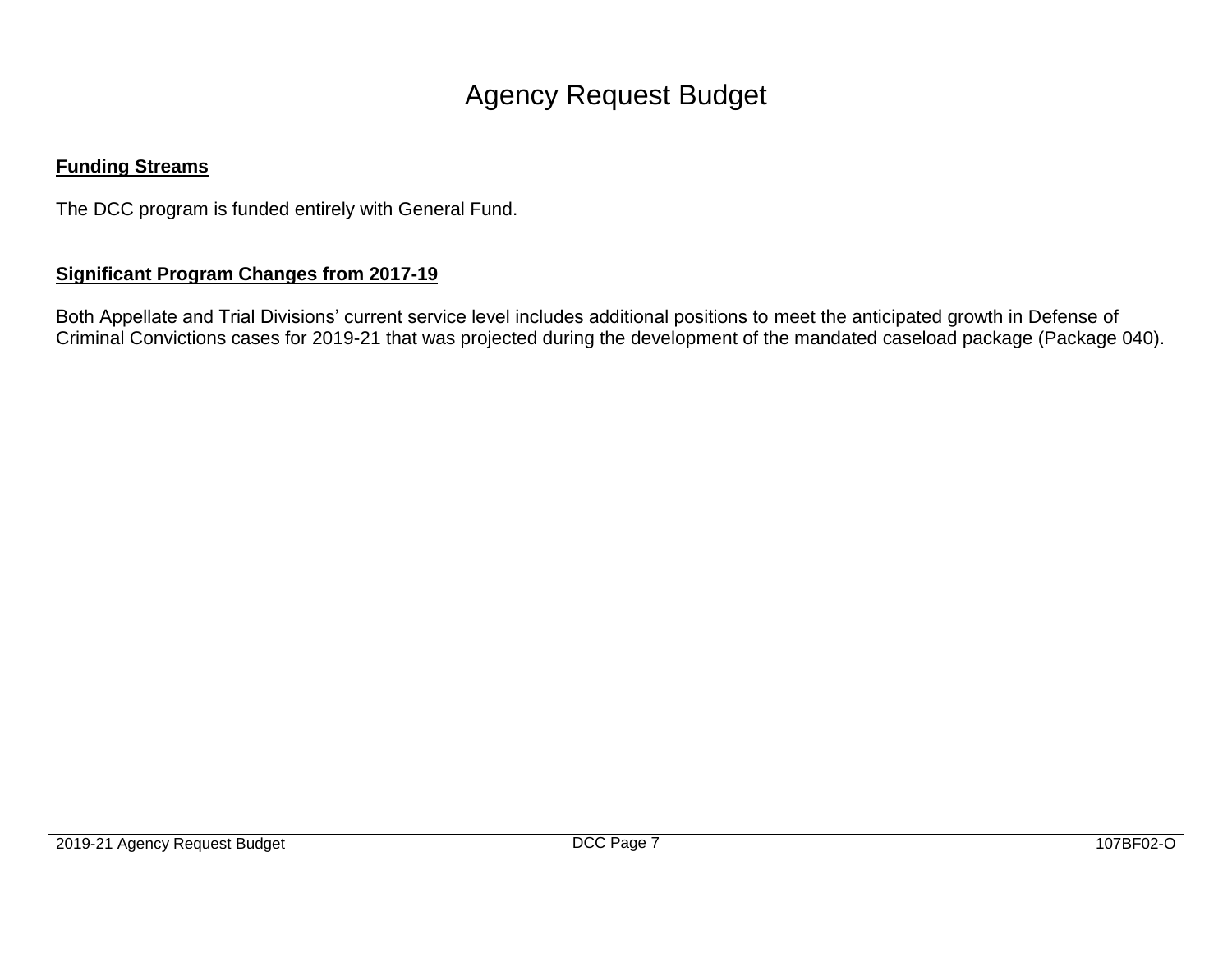#### **031 – Standard Inflation and State Government Service Charge**

**Purpose:** Standard inflation of 3.8% was applied to all services and supplies accounts except for Rent, Professional Services, Attorney General, and State Government Services Charges. The package adjusts the State Government Service Charges assessed by DAS, Secretary of State Audits Division, State Library, Supreme Court Library, Risk Management, and others based on the 2019-21 State of Oregon Price List of Goods and Services. Inflation of 3.8% was applied to Rent (uniform and non-uniform), 4.2% to Professional Services, and 20.14% to Attorney General line items.

**How Achieved:** Accounts were adjusted using the DAS published instructions.

**2019-21/2021-23 Staffing Impact:** None

**Revenue Source:** \$4,257,228 General Fund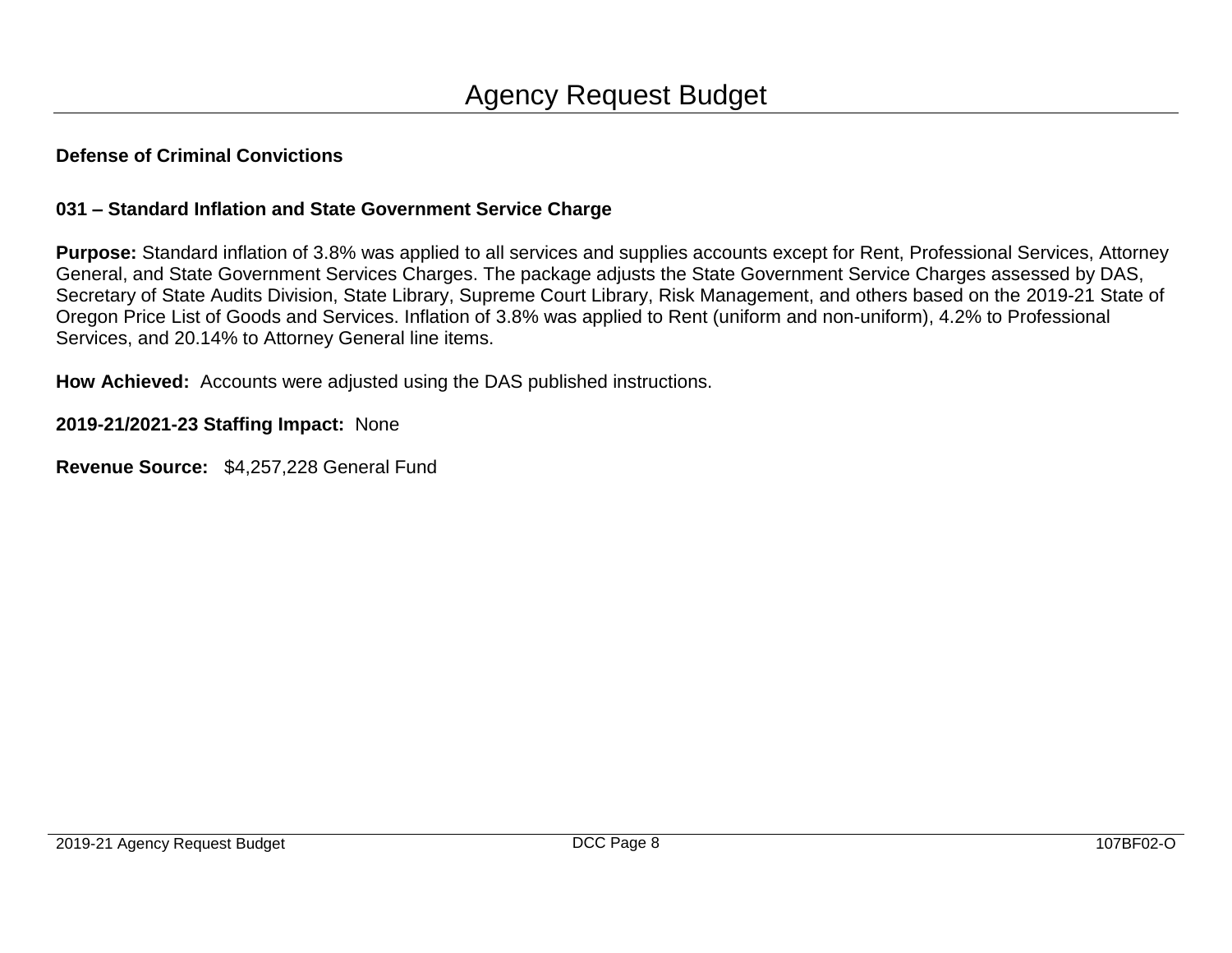#### **040 – Mandated Caseload - see also Pkg 040 in Trial and Appellate Divisions**

**Purpose:** To provide necessary resources to meet the anticipated growth in DCC workload for 2019-21.

**How Achieved:** Generally, the DCC program defends criminal convictions obtained by District Attorneys in the trial courts. DCC attorneys defend three categories of challenges to state court criminal convictions: (1) direct appeals to the state appellate courts; (2) post-conviction challenges in the state trial and appellate courts; and (3) federal habeas challenges in the federal trial and appellate courts. The Department has projected an estimated 3,072 non-capital cases in 2019-21 compared to 3,013 in 2017-19.

Additionally, post-conviction appeals, post-conviction trial and federal habeas trial cases are seeing a significant increase in average billed hours per case when looking back over the last three-year period. The requested increase in staffing in the Trial and Appellate Mandated Caseload 040 packages is intended to meet the demand for the anticipated growth in DCC workload for 2019-21.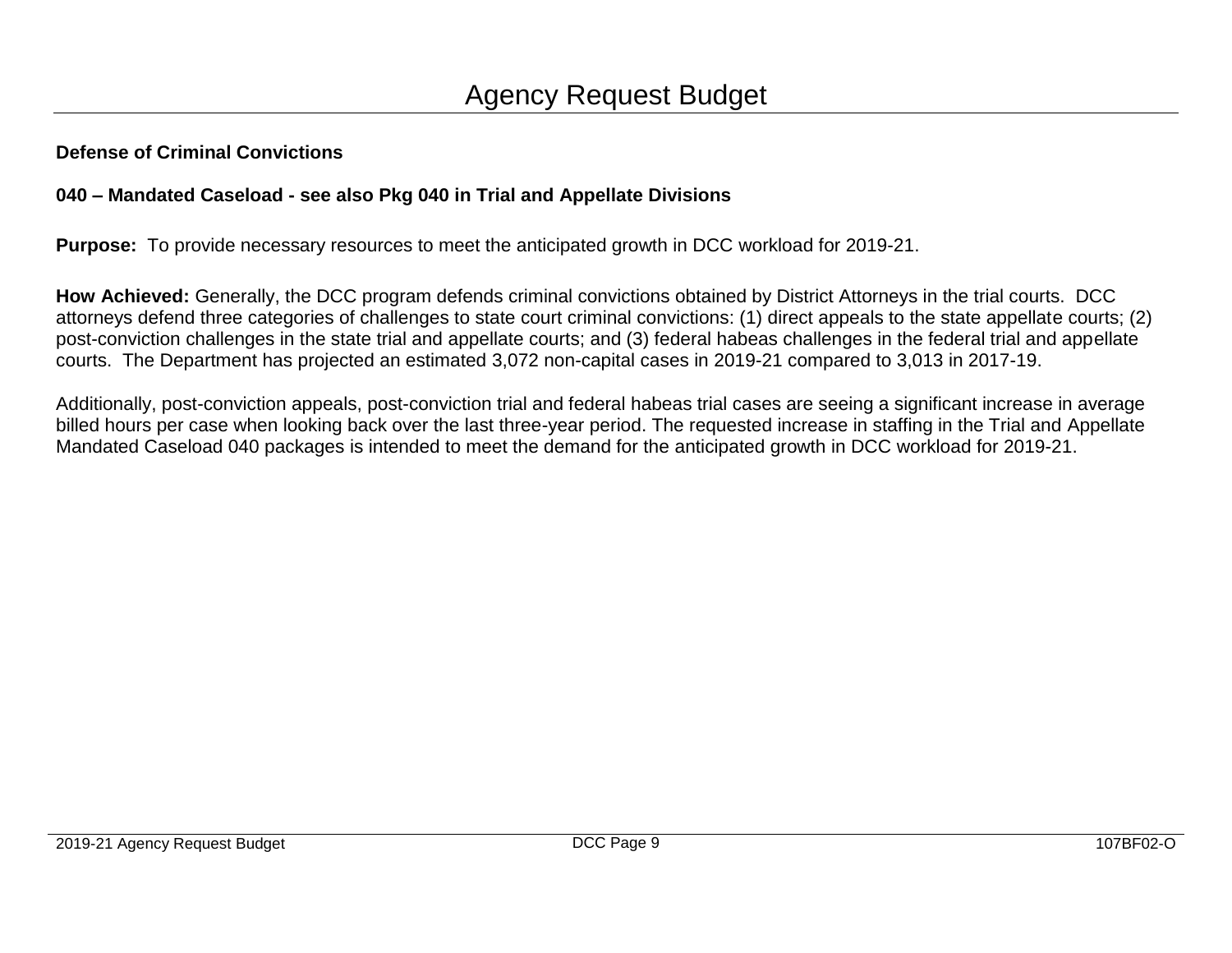#### **040 – Mandated Caseload - see also Pkg 040 in Trial and Appellate Divisions (continued)**

**How Achieved (continued):**

|                               |                                 | <b>Appellate Court</b> |                |                         |                    | <b>Trial Court</b>                                |                        |                                     |                      |              |          |           |
|-------------------------------|---------------------------------|------------------------|----------------|-------------------------|--------------------|---------------------------------------------------|------------------------|-------------------------------------|----------------------|--------------|----------|-----------|
|                               |                                 | Federal                |                |                         |                    |                                                   |                        |                                     |                      |              |          |           |
|                               | <b>Direct</b><br><b>Appeals</b> | PC<br><b>Appeals</b>   | <b>Appeals</b> | Habeas Supreme<br>Court | <b>Total</b>       |                                                   | <b>PC Trial</b>        | Federal<br><b>Habeas Trial</b>      | PSRB/<br><b>SHRP</b> | <b>Total</b> | Combined |           |
| 2019-21 Estimated FTE         | 17.16                           | 7.77                   | 1.19           | 2.89                    | 29.01              |                                                   | 7.92                   | 4.21                                | 1.02                 | 13.15        | 42.16    |           |
| Attorneys                     | 15.77                           | 6.17                   | 0.90           | 2.86                    | 25.71              |                                                   | 5.73                   | 2.13                                | 0.98                 | 8.84         | 34.55    |           |
| Paralegals                    | 0.64                            | 1.23                   | 0.25           | 0.03                    | 2.14               |                                                   | 0.69                   | 1.53                                | 0.00                 | 2.22         | 4.36     |           |
| Law Clerks <sup>1</sup>       | 0.75                            | 0.22                   | 0.04           | 0.00                    | 1.01               |                                                   | 1.42                   | 0.51                                | 0.04                 | 1.97         | 2.98     |           |
| Investigators                 | 0.00                            | 0.15                   | 0.00           | 0.00                    | 0.15               |                                                   | 0.08                   | 0.04                                | 0.00                 | 0.12         | 0.27     |           |
| 2017-19 LAB FTE               | 17.09                           | 7.97                   | 1.88           | 2.35                    | 29.29              |                                                   | 7.25                   | 4.18                                | 1.69                 | 13.12        | 42.41    |           |
| Attorneys                     | 15.35                           | 6.21                   | 1.66           | 2.32                    | 25.54              |                                                   | 4.97                   | 1.91                                | 1.41                 | 8.29         | 33.83    |           |
| Paralegals                    | 1.06                            | 1.43                   | 0.16           | 0.03                    | 2.68               |                                                   | 0.45                   | 1.20                                | 0.01                 | 1.66         | 4.34     |           |
| Law Clerks                    | 0.68                            | 0.19                   | 0.06           | 0.00                    | 0.93               |                                                   | 1.81                   | 1.06                                | 0.27                 | 3.14         | 4.07     |           |
| Investigators                 | 0.00                            | 0.14                   | 0.00           | 0.00                    | 0.14               |                                                   | 0.02                   | 0.01                                | 0.00                 | 0.03         | 0.17     |           |
| Change from 17-19 LAB         | 0.07                            | (0.20)                 | (0.69)         | 0.54                    | (0.28)             |                                                   | 0.67                   | 0.03                                | (0.67)               | 0.03         | (0.25)   |           |
| Attorneys                     | 0.42                            | (0.04)                 | (0.76)         | 0.54                    | 0.17               |                                                   | 0.76                   | 0.22                                | (0.43)               | 0.55         | 0.72     |           |
| Paralegals                    | (0.42)                          | (0.20)                 | 0.09           | 0.00                    | (0.54)             |                                                   | 0.24                   | 0.33                                | (0.01)               | 0.56         | 0.02     |           |
| Law Clerks                    | 0.07                            | 0.03                   | (0.02)         | 0.00                    | 0.08               |                                                   | (0.39)                 | (0.55)                              | (0.23)               | (1.17)       | (1.09)   |           |
| Investigators                 | 0.00                            | 0.01                   | 0.00           | 0.00                    | $0.01\,$           |                                                   | 0.06                   | 0.03                                | 0.00                 | 0.09         | 0.10     |           |
|                               |                                 | Rate                   | Hours          | <b>FTE</b>              | <b>Total Hours</b> |                                                   | <b>GF Expenditures</b> |                                     |                      |              |          |           |
|                               | Attorneys \$                    | 223                    | 3,200          | 0.72                    | 2,301              | \$                                                | 513,144                |                                     |                      |              |          |           |
|                               | Paralegals \$                   | 98                     | 2,467          | 0.02                    | 52                 | \$                                                | 5,106                  |                                     |                      |              |          |           |
|                               | Law Clerks \$                   | 55                     | 1,303          | (1.09)                  | (1, 416)           | \$                                                | (77, 878)              |                                     |                      |              |          |           |
|                               | Investigators \$                | 126                    | 2,685          | 0.10                    | 269                |                                                   | 33,929                 |                                     |                      |              |          |           |
|                               |                                 |                        |                |                         |                    | 474,301 Subtotal<br>184,280 Services and Supplies |                        |                                     |                      |              |          |           |
|                               |                                 |                        |                |                         |                    |                                                   |                        |                                     |                      |              |          |           |
|                               |                                 |                        |                |                         |                    | $\ddot{\mathsf{S}}$                               |                        | 658,581 Total 19-21 ARB 040 Request |                      |              |          |           |
| 2019-21 Agency Request Budget |                                 |                        |                |                         | DCC Page 10        |                                                   |                        |                                     |                      |              |          | 107BF02-O |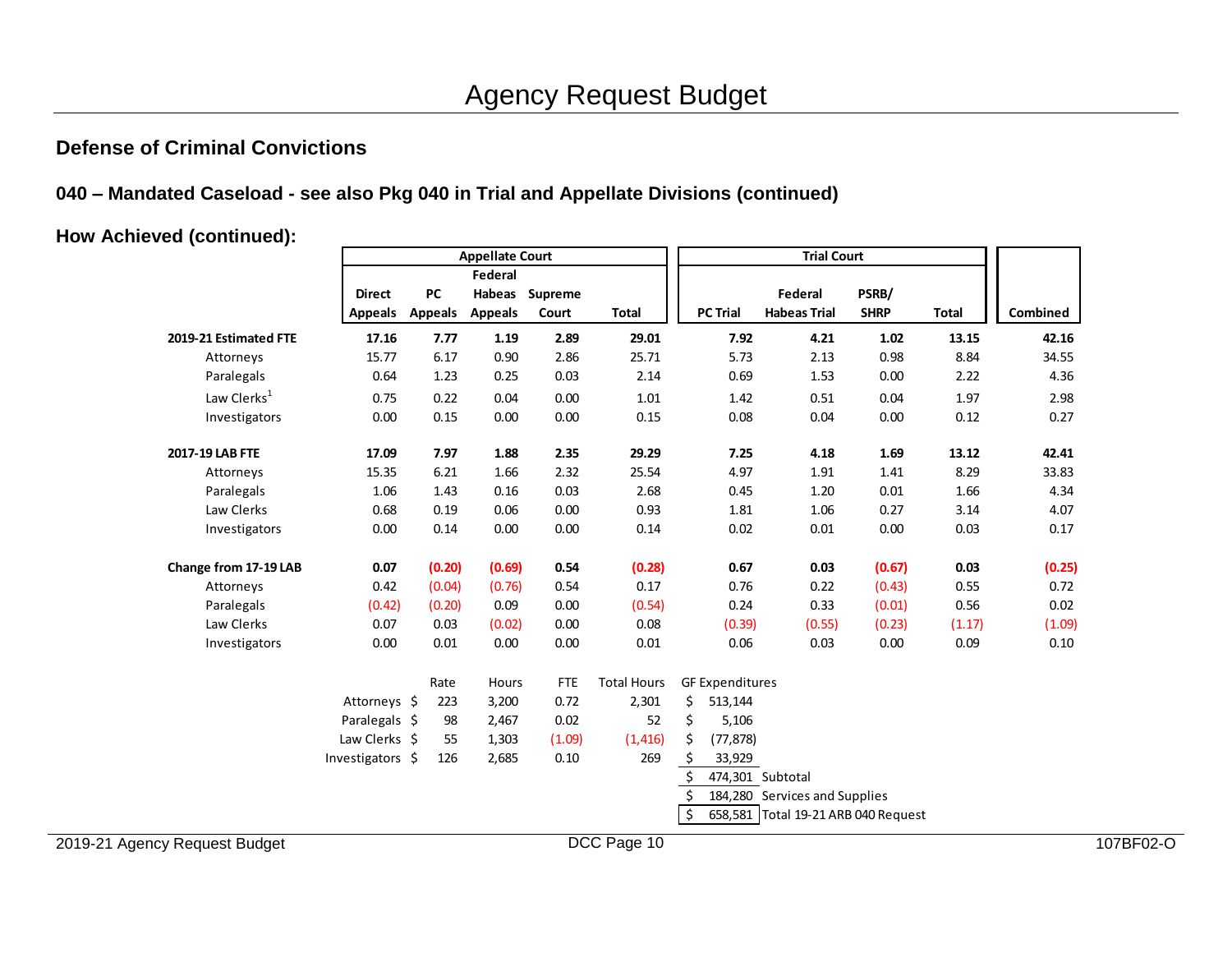**040 – Mandated Caseload - see also Pkg 040 in Trial and Appellate Divisions (continued)**

**How Achieved (continued):**

|                              | 2017-19 LAB | <b>Base</b>    | Pkg 031                   | <b>Pkg 032</b> | <b>Pkg 040</b> | <b>Agency</b><br><b>Request</b><br><b>Budget CSL</b> | % Change<br>from 2017-<br><b>19 LAB</b> |
|------------------------------|-------------|----------------|---------------------------|----------------|----------------|------------------------------------------------------|-----------------------------------------|
| <b>Appellate Courts</b>      | 15,608,196  | 15,608,196     | 3,111,637                 |                | 128,683        | 18,848,515                                           | 20.76%                                  |
| <b>Capital Cases</b>         | 3,979,686   | 3,979,686      | 772,316                   |                | (752, 836)     | 3,999,165                                            | 0.49%                                   |
| <b>Professional Services</b> | 183,142     | 183,142        | 7,692                     |                |                | 190,834                                              | 4.20%                                   |
| <b>Attorney General</b>      | 3,796,544   | 3,796,544      | 764,624                   |                | (752, 836)     | 3,808,331                                            | 0.31%                                   |
| <b>Non-Capital Cases</b>     | 11,628,510  | 11,628,510     | 2,339,321                 |                | 881,519        | 14,849,350                                           | 27.70%                                  |
| <b>Professional Services</b> | 16,693      | 16,693         | 701                       |                |                | 17,394                                               | 4.20%                                   |
| <b>Attorney General</b>      | 11,611,817  | 11,611,817     | 2,338,620                 |                | 881,519        | 14,831,956                                           | 27.73%                                  |
| <b>Trial Courts</b>          | 5,489,918   | 5,489,918      | 1,100,125                 |                | 529,899        | 7,119,942                                            | 29.69%                                  |
| <b>Professional Services</b> | 34,786      | 34,786         | 1,461                     |                |                | 36,247                                               | 4.20%                                   |
| <b>Attorney General</b>      | 5,455,132   | 5,455,132<br>× | 1,098,664<br>$\mathbf{r}$ |                | 529,899        | 7,083,695<br>×                                       | 29.85%                                  |
| <b>Publications</b>          | 225,751     | 225,751        | 45,466                    |                |                | 271,217                                              | 20.14%                                  |
| <b>Attorney General</b>      | 225,751     | 225,751        | 45,466                    |                |                | 271,217                                              | 20.14%                                  |
|                              |             |                |                           |                |                |                                                      |                                         |
| <b>Total</b>                 | 21,323,865  | 21,323,865     | 4,257,228                 |                | 658,581        | 26,239,674                                           | 23.05%                                  |
| <b>Professional Services</b> | 234,621     | 234,621        | 9,854                     |                |                | 244,475                                              | 4.20%                                   |
| <b>Attorney General</b>      | 21,089,244  | 21,089,244     | 4,247,374                 |                | 658,581        | 25,995,199                                           | 23.26%                                  |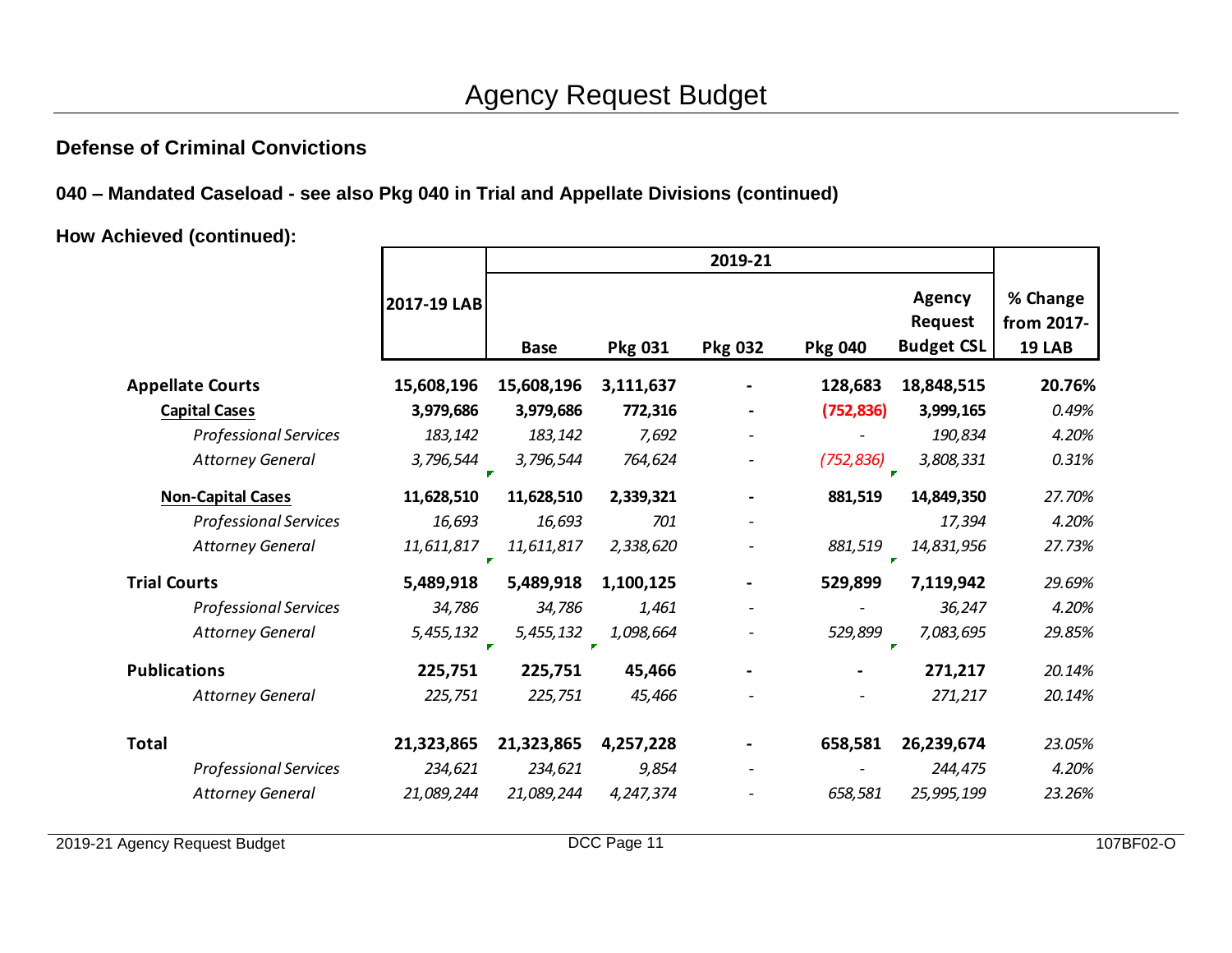#### **040 – Mandated Caseload - see also Pkg 040 in Trial and Appellate Divisions (continued)**

**2019-21/2021-23 Staffing Impact:** See corresponding Package 040 in Appellate and Trial

### **Quantifying Results:**

APPELLATE: Results will be realized both in terms of efficiency and the quality of our representation. The best way to quantify efficiency gains will be through monitoring the number of briefs we are able to file, the extent to which we are able to keep pace with the DCC caseload without developing a backlog of cases, and the time it takes from the time we open a case until the time we file a brief. Specifically, we monitor as part of our key performance measures the percentage of cases that we are able to file a brief within 210 days from the filing of the opposing brief. That KPM has most recently been measured approximately 83%, well below our target of 95%. That reflects in part the resource challenges posed by the 5% assumed vacancy savings this biennium. Providing the resources requested in this package should help us return closer to our historical performance in the 90-95% range. Qualitative gains are difficult to measure, but the requested funds will allow us to spend slightly more hours per brief, which improves the quality of the analysis and increases the chances of the state prevailing on appeal. We do measure the percentage of cases in which the state's position is upheld, but this is not particularly accurate gauge as many factors (changes in controlling precedent, e.g.) are beyond our control.

TRIAL: Results will be measured in two ways: First, by tracking the success rate at various stages of litigation such as motions to dismiss, motions for summary judgment, alternative dispute resolution and trial, then comparing those rates to historical data to indicate whether the Division is meeting its objectives. Second, by tracking "pending cases" to determine whether, at current staffing levels, the Division is building up or reducing case backlog.

**Revenue Source:** \$658,581 General Fund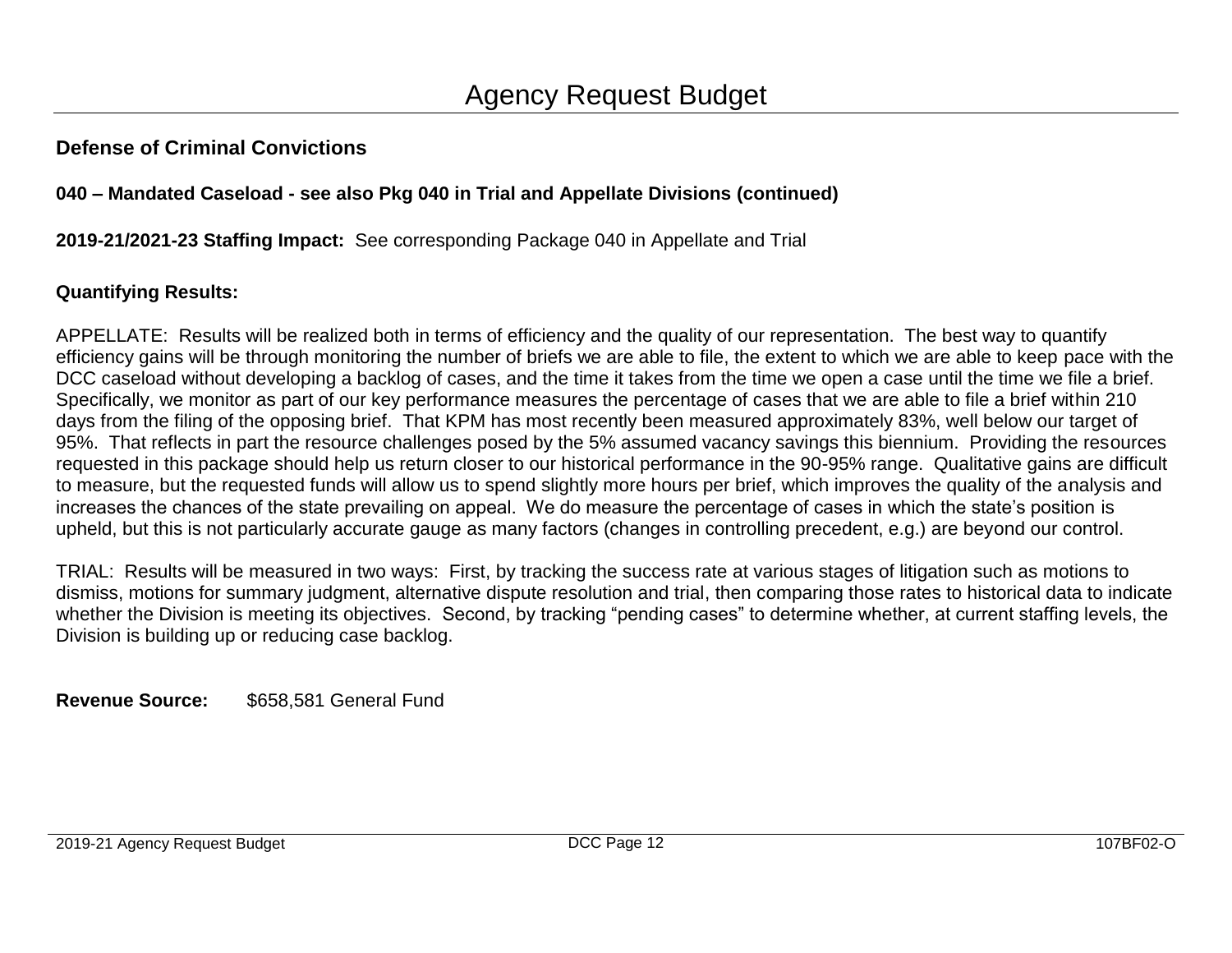#### ESSENTIAL AND POLICY PACKAGE FISCAL IMPACT SUMMARY

Justice, Dept of Pkg: 031 - Standard Inflation

#### Cross Reference Name: Defense of Criminal Convictions Cross Reference Number: 13700-100-00-00-00000

|                                      | General Fund             | <b>Lottery Funds</b>     | <b>Other Funds</b>       | <b>Federal Funds</b>     | <b>Nonlimited Other</b><br>Funds | <b>Nonlimited Federal</b><br><b>Funds</b> | <b>All Funds</b> |
|--------------------------------------|--------------------------|--------------------------|--------------------------|--------------------------|----------------------------------|-------------------------------------------|------------------|
| <b>Description</b>                   |                          |                          |                          |                          |                                  |                                           |                  |
| <b>Revenues</b>                      |                          |                          |                          |                          |                                  |                                           |                  |
| General Fund Appropriation           | 4,257,228                | ٠                        | $\sim$                   | ٠                        | ٠                                | ٠                                         | 4,257,228        |
| <b>Total Revenues</b>                | \$4,257,228              |                          |                          |                          |                                  | ۰                                         | \$4,257,228      |
| <b>Services &amp; Supplies</b>       |                          |                          |                          |                          |                                  |                                           |                  |
| <b>Professional Services</b>         | 9,854                    |                          | ۰                        |                          |                                  |                                           | 9,854            |
| <b>Attorney General</b>              | 4,247,374                | ۰                        | ۰                        |                          |                                  | ٠                                         | 4,247,374        |
| <b>Total Services &amp; Supplies</b> | \$4,257,228              |                          |                          |                          |                                  | ۰                                         | \$4,257,228      |
| <b>Total Expenditures</b>            |                          |                          |                          |                          |                                  |                                           |                  |
| <b>Total Expenditures</b>            | 4,257,228                | $\overline{\phantom{a}}$ | ۰                        | ۰                        |                                  | ۰                                         | 4,257,228        |
| <b>Total Expenditures</b>            | \$4,257,228              |                          | ٠                        |                          |                                  | ٠                                         | \$4,257,228      |
| <b>Ending Balance</b>                |                          |                          |                          |                          |                                  |                                           |                  |
| <b>Ending Balance</b>                | $\overline{\phantom{a}}$ | $\overline{\phantom{a}}$ | $\overline{\phantom{a}}$ | $\overline{\phantom{a}}$ |                                  | -                                         |                  |
| <b>Total Ending Balance</b>          | ۰                        | ٠                        | ٠                        | ٠                        |                                  | ٠                                         |                  |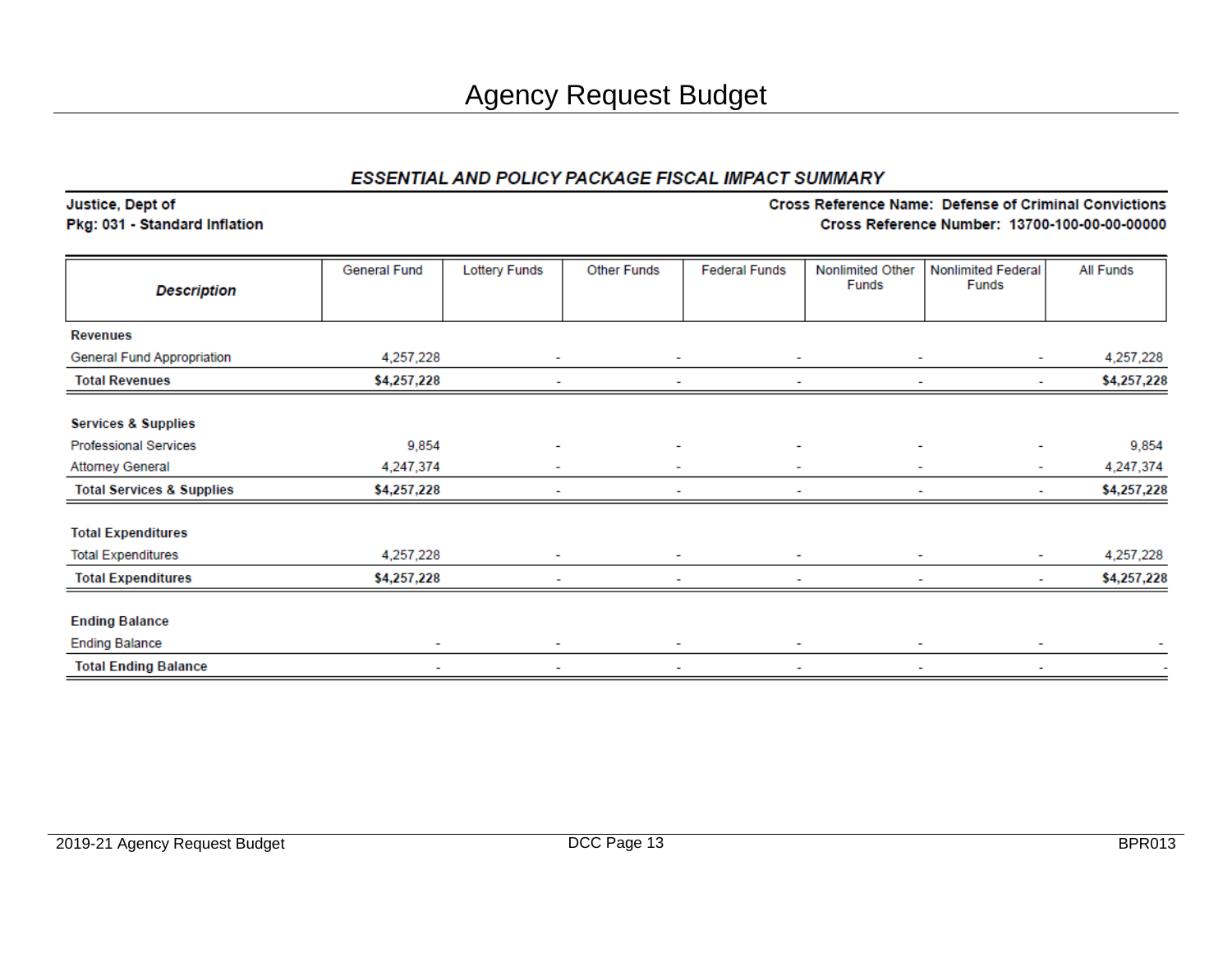#### ESSENTIAL AND POLICY PACKAGE FISCAL IMPACT SUMMARY

Justice, Dept of Pkg: 040 - Mandated Caseload

#### Cross Reference Name: Defense of Criminal Convictions Cross Reference Number: 13700-100-00-00-00000

| <b>Description</b>                   | <b>General Fund</b>      | <b>Lottery Funds</b> | <b>Other Funds</b>       | <b>Federal Funds</b> | Nonlimited Other<br><b>Funds</b> | <b>Nonlimited Federal</b><br><b>Funds</b> | <b>All Funds</b> |
|--------------------------------------|--------------------------|----------------------|--------------------------|----------------------|----------------------------------|-------------------------------------------|------------------|
|                                      |                          |                      |                          |                      |                                  |                                           |                  |
| <b>Revenues</b>                      |                          |                      |                          |                      |                                  |                                           |                  |
| General Fund Appropriation           | 658,581                  | $\sim$               | ٠                        | ٠                    | ٠                                | $\overline{\phantom{a}}$                  | 658,581          |
| <b>Total Revenues</b>                | \$658,581                | ۰                    |                          | ٠                    | ۰                                | $\sim$                                    | \$658,581        |
| <b>Services &amp; Supplies</b>       |                          |                      |                          |                      |                                  |                                           |                  |
| <b>Attorney General</b>              | 658,581                  | ٠                    | ٠                        | ٠                    | ٠                                | ٠                                         | 658,581          |
| <b>Total Services &amp; Supplies</b> | \$658,581                | ٠                    | $\overline{\phantom{a}}$ | ٠                    | ٠                                | $\sim$                                    | \$658,581        |
| <b>Total Expenditures</b>            |                          |                      |                          |                      |                                  |                                           |                  |
| <b>Total Expenditures</b>            | 658,581                  | $\sim$               | $\overline{\phantom{a}}$ | ۰                    | ۰                                | ۰                                         | 658,581          |
| <b>Total Expenditures</b>            | \$658,581                | ۰                    | $\overline{\phantom{a}}$ | ٠                    | ٠                                | $\sim$                                    | \$658,581        |
| <b>Ending Balance</b>                |                          |                      |                          |                      |                                  |                                           |                  |
| <b>Ending Balance</b>                | $\sim$                   | ٠                    | $\sim$                   | $\sim$               | ۰                                | $\overline{\phantom{a}}$                  |                  |
| <b>Total Ending Balance</b>          | $\overline{\phantom{a}}$ | ۰                    | ٠                        | ۰                    | ۰                                | ۰                                         | ٠                |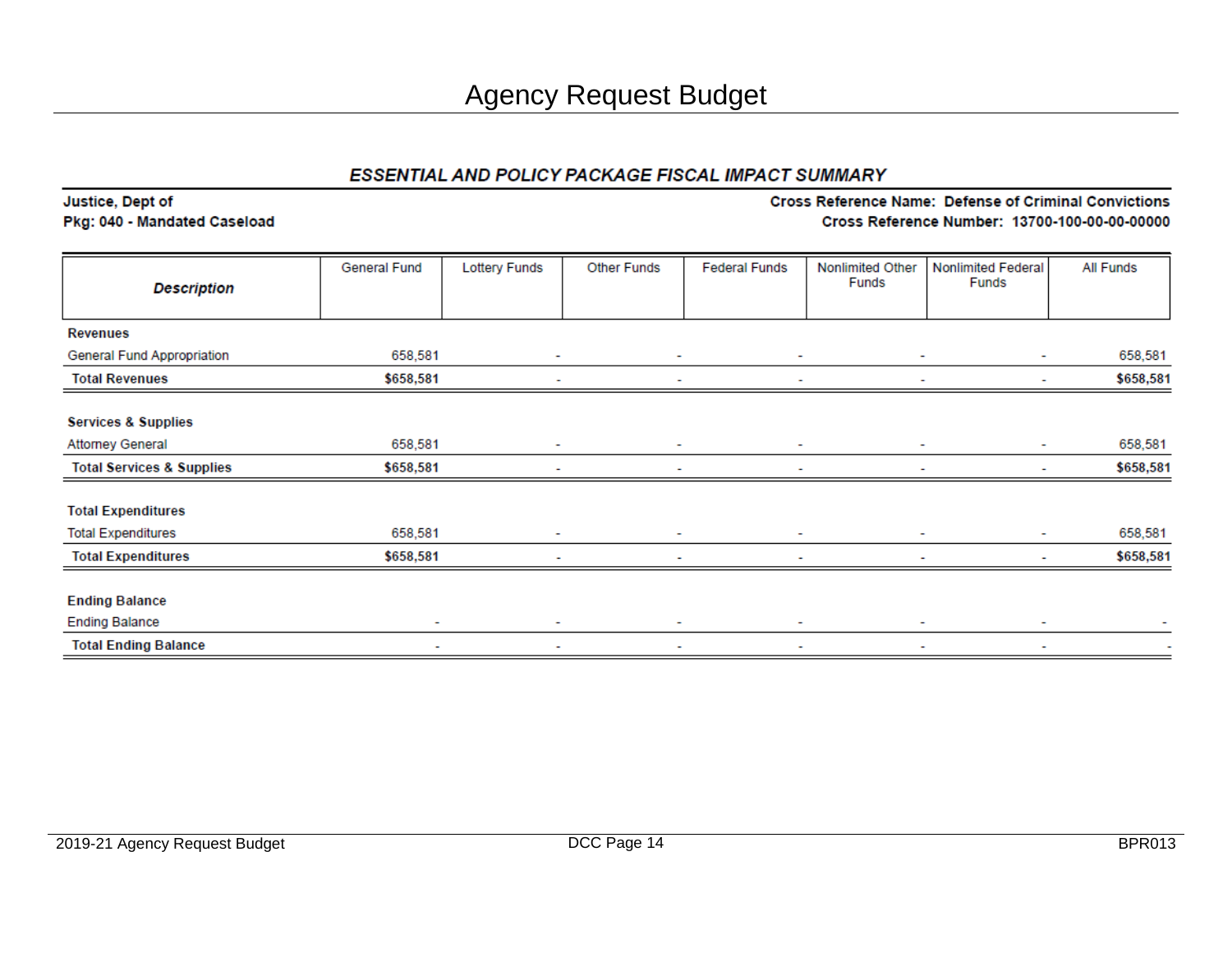## DETAIL OF LOTTERY FUNDS, OTHER FUNDS, AND FEDERAL FUNDS REVENUE - Not Applicable